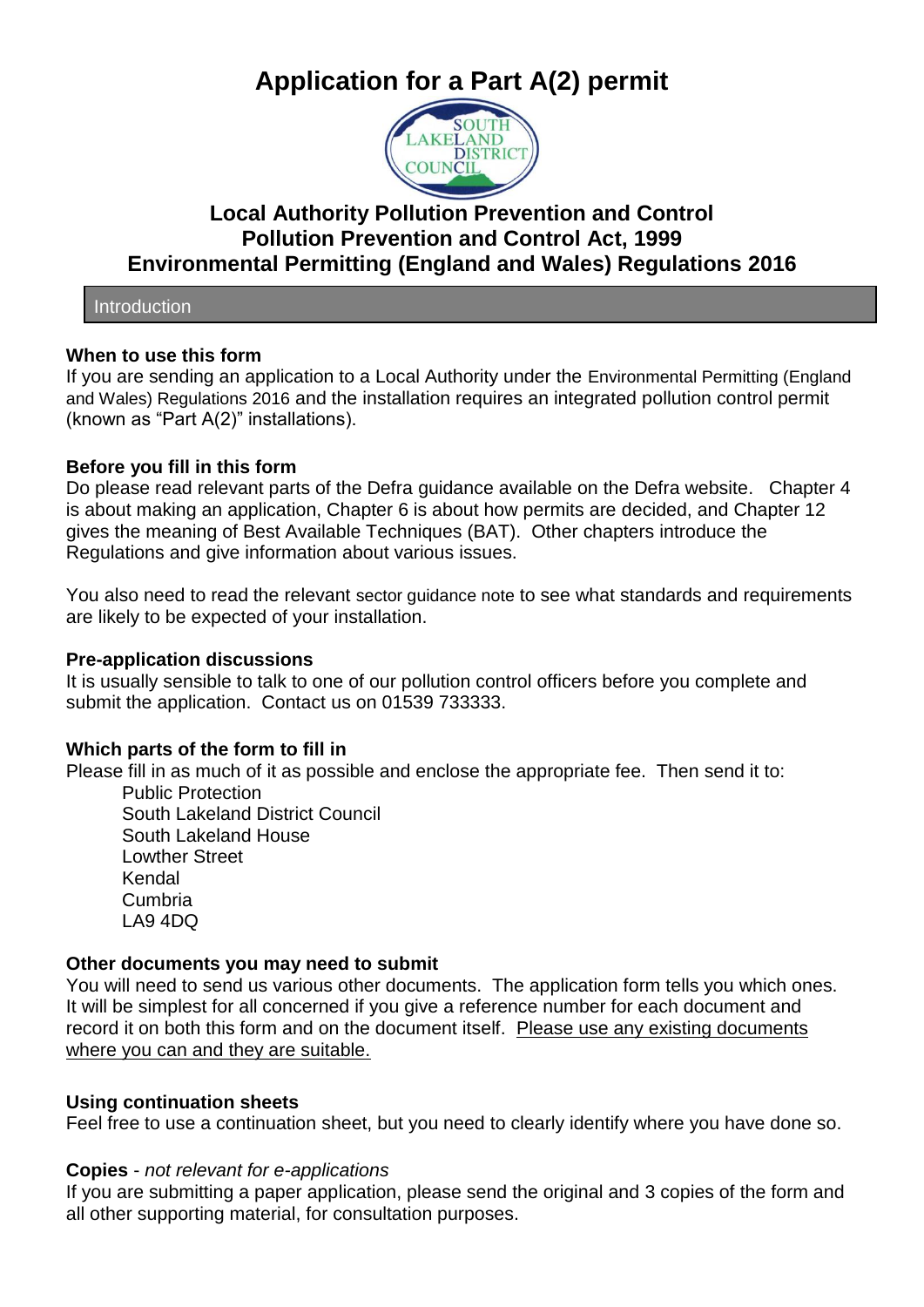| LA-IPPC application form: to be completed by the operator |                   |               |
|-----------------------------------------------------------|-------------------|---------------|
|                                                           |                   |               |
|                                                           |                   |               |
| <b>For Local Authority use</b>                            |                   |               |
|                                                           |                   |               |
| <b>Application reference</b>                              | Officer reference | Date received |
|                                                           |                   |               |

# **A The basics**

# **A1 Name and address of the installation**

| Postcode | Telephone |
|----------|-----------|

**A2 Details of any existing environmental permit or consent** *(for waste operations, please include planning permission for the site, including established use certificates, a certificate of lawful existing use, or the General Permitted Development Order)*

| Reference<br>no. | Issuing regulator | Type of permit |
|------------------|-------------------|----------------|
|                  |                   |                |
|                  |                   |                |

**A3 Operator details** (*The 'operator' = the person who it is proposed will have control over the installation in accordance with the permit (if granted).)*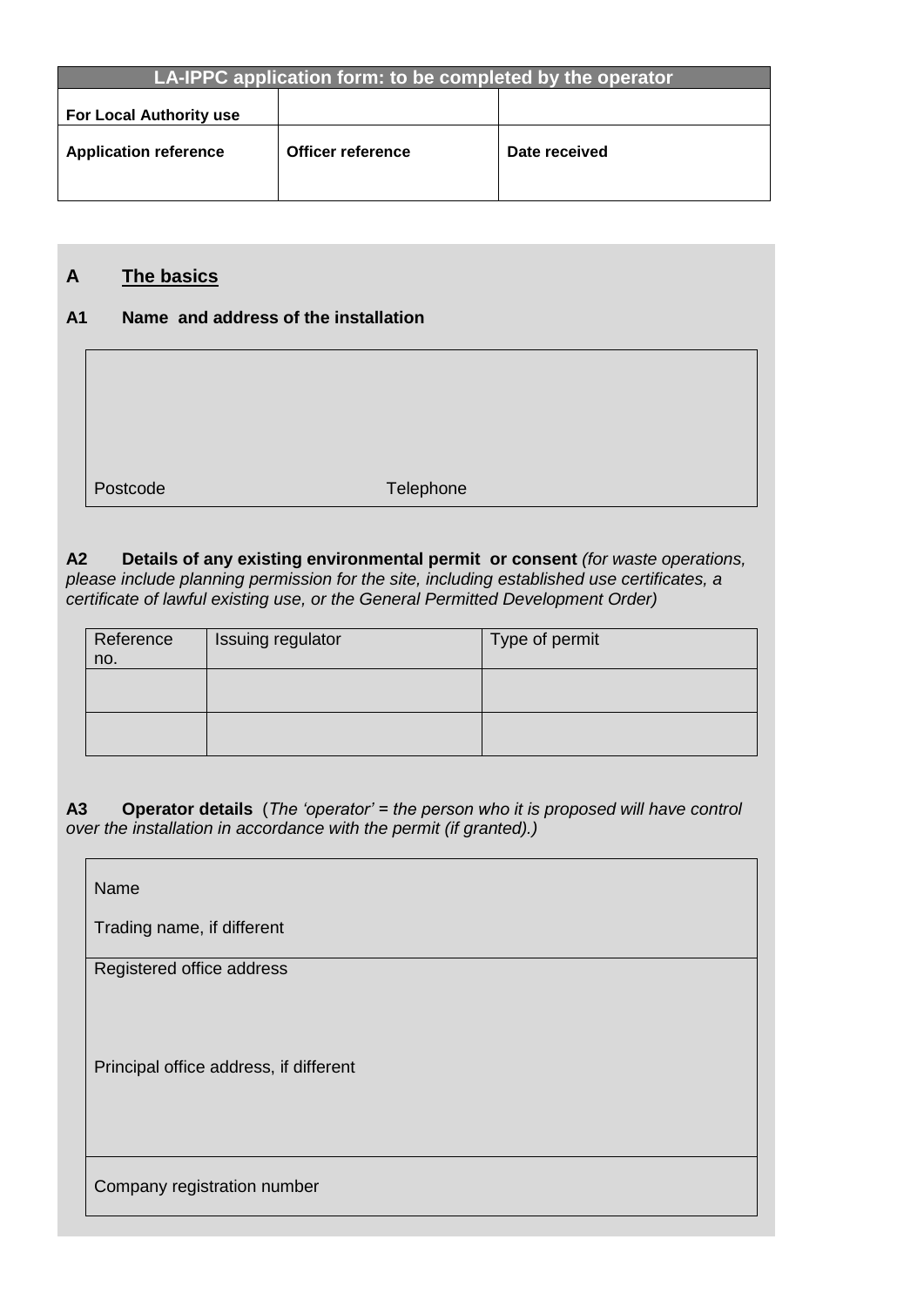# **A4 Any holding company?**

Is the operator a subsidiary of a holding company within the meaning of section 1159 of the Companies Act 2006? If "yes" please fill in details of the ultimate holding company.

| Name |                                        |
|------|----------------------------------------|
|      | Trading name, if different             |
|      | Registered office address              |
|      | Principal office address, if different |
|      | Company registration number            |

## A5 Who can we contact about your application?

| Name & position |  |
|-----------------|--|
| Tel             |  |
| Email           |  |
|                 |  |

# **B The installation**

What activities are or will be carried on at the installation? Please include "directly associated activities" – this term is explained in Annex III in Part B of the Defra general guidance manual

| Main activities | Section in Schedule 1 to the<br><b>EP Regulations</b> |
|-----------------|-------------------------------------------------------|
|                 |                                                       |
|                 |                                                       |
|                 |                                                       |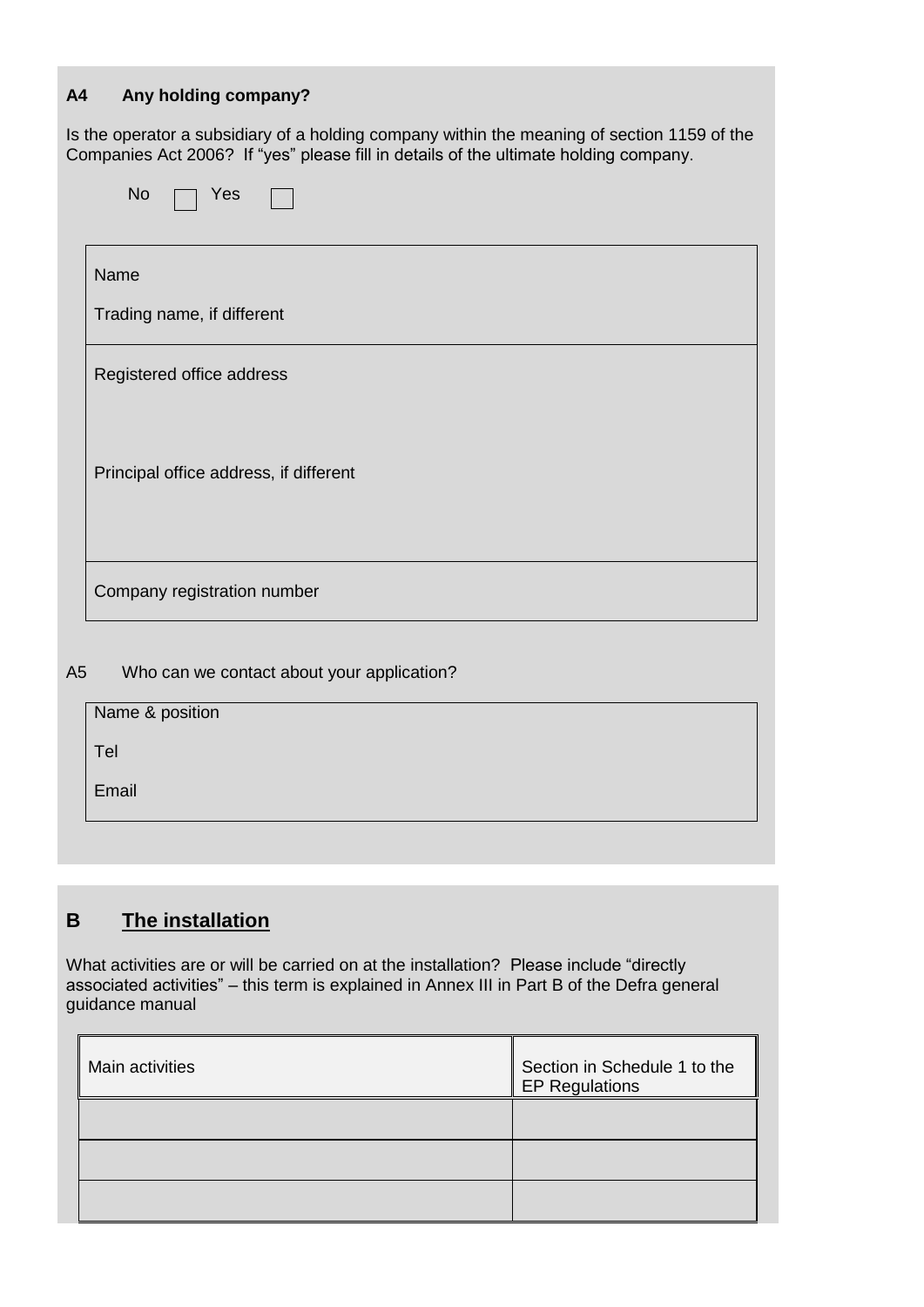| Directly-associated activities | Schedule 1 references (if<br>any |
|--------------------------------|----------------------------------|
|                                |                                  |
|                                |                                  |

#### **B2 Why is the application being made?**

|  | new installation |
|--|------------------|
|--|------------------|

change to existing installation means it now needs a permit

## **B3 Site maps**

Please provide:-

A location map showing with a red line round the boundary of the installation

Doc reference

 A site plan or plans showing where all the relevant activities are on site, including storage areas, emission/discharge points, and site drainage

Doc reference

# **C The details**

#### **C1 How will the installation operate?**

Doc reference:

# **C2 Releases, control techniques and monitoring?**

What pollutants (including odour) and how much are expected to be released to air, water or land? Please say which stage of the process each release will come from and also whether from a particular chimney, vent, pipe or other source (diffuse or fugitive). Please include releases during starting and shutting down the plant, and from possible breakdowns or accidents identified by a risk assessment. (*Using process flow diagrams may help to simplify this.*)

What techniques will be used to minimise each release in line with BAT? What monitoring has been undertaken (give results) and what monitoring is proposed?

Doc Reference: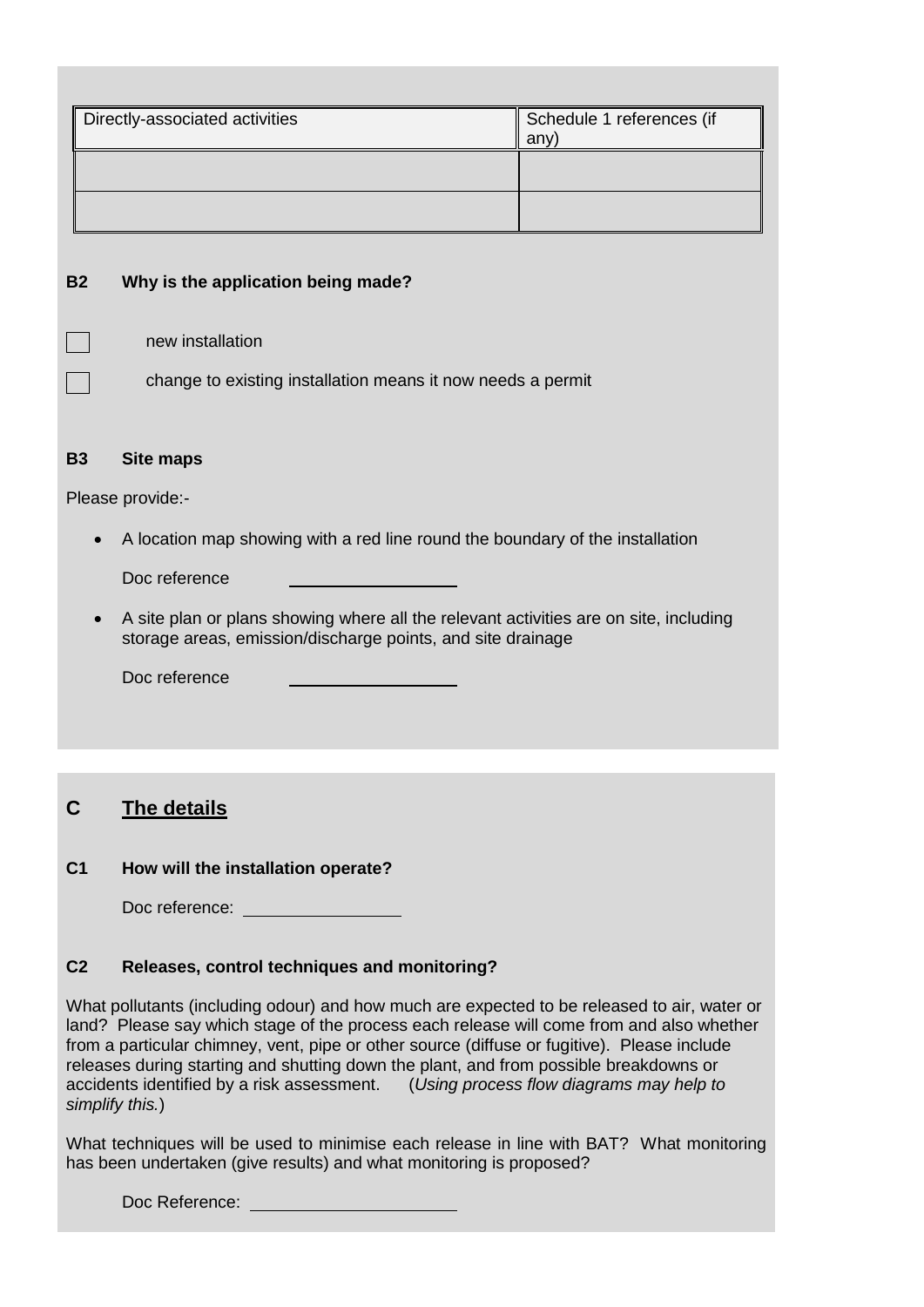#### **C3 Groundwater discharges?**

What discharges will there be of List I or List II substances? How will the Groundwater Regulations be complied with?

Doc Reference: \_\_\_\_\_\_\_

#### **C4 Raw materials, water etc?**

What raw and auxiliary materials, other substances and water do you propose to use?

Doc Reference: <u>\_\_\_\_\_\_\_\_\_\_\_\_\_\_\_\_\_\_\_\_\_\_</u>

#### **C5 Waste?**

What sorts and amounts of waste will be produced by the activities? What steps will be taken to comply with the revised Waste Framework Directive hierarchy (*prevention, preparation for re-use, recycling, other recovery, disposal*).

Doc Reference:

## **C6 Energy?**

How much energy will be consumed and generated? Please identify each source and end use, and proposed measures to improve energy efficiency? Please list any climate change or carbon emission measure signed up to.

Doc Reference: **with a control of the control of the control of the control of the control of the control of the control of the control of the control of the control of the control of the control of the control of the cont** 

#### **C7 Noise and vibration?**

What are the main sources of environmental noise and vibration, where are the nearest noise-sensitive receptors, and what techniques will be used to minimise noise and vibration in line with BAT? Please provide data from any noise surveys.

Doc Reference: Note that the state of the state of the state of the state of the state of the state of the state of the state of the state of the state of the state of the state of the state of the state of the state of th

#### **C8 Site report?**

Please provide a site report in line with Chapter 18 of the general guidance manual.

Doc Reference: New York 1997

#### **C9 How will the installation be returned to a satisfactory state?**

What measures are proposed to be taken to avoid any pollution risk to land and return the site of the installation to a satisfactory state upon definitive cessation of activities?

Doc Reference: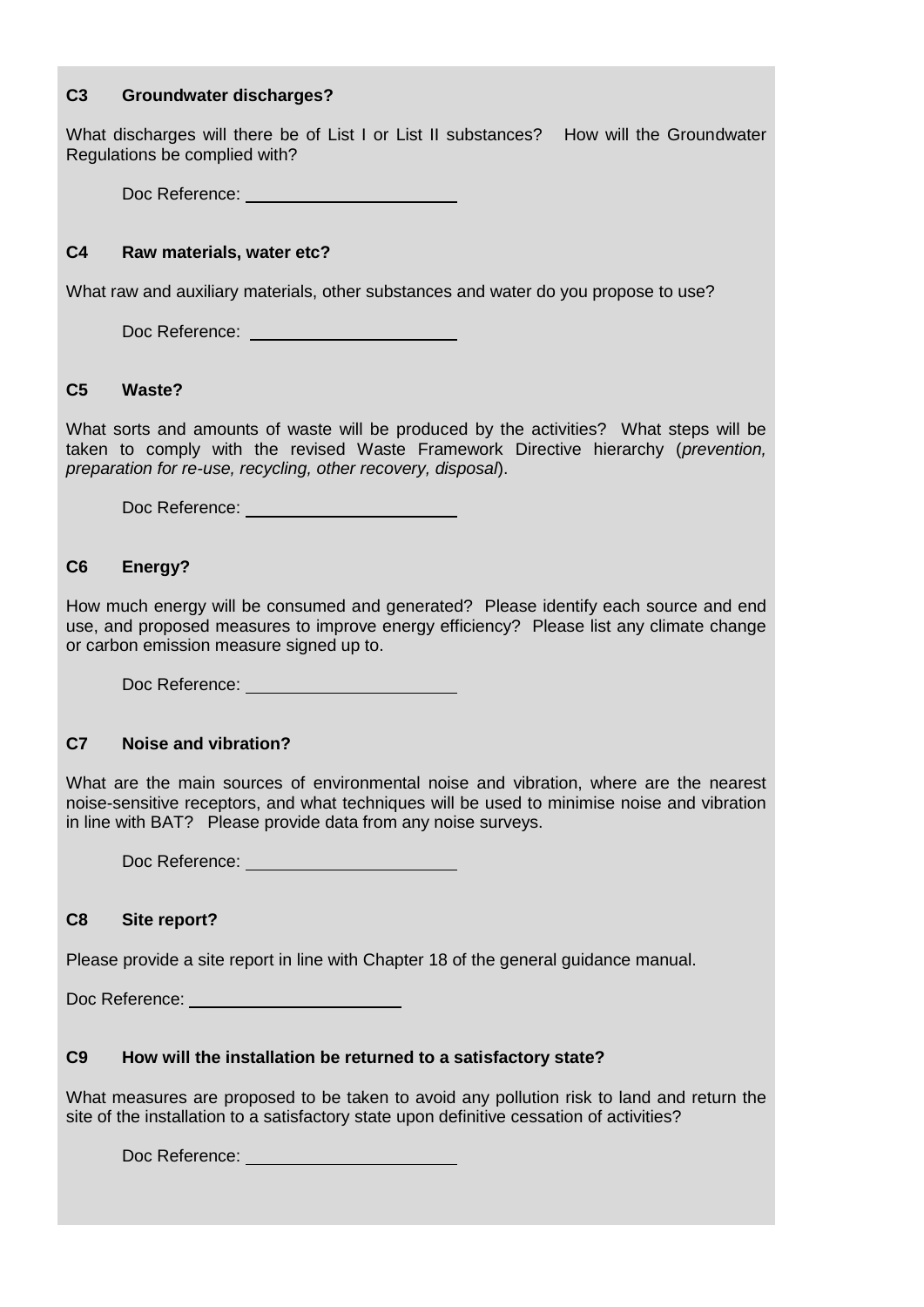#### **C10 Environmental management?**

What environmental management procedures and policy will you deploy?

Doc Reference: University

#### **C11 Impact on the environment?**

- a) what are the potential significant local environmental effects (including nuisance) of the foreseeable releases?
- b) is the installation likely to have a significant effect on sites of special scientific interest (SSSIs) or European protected sites and, if it is, what are the implications for the purposes of the Conservation (Natural Habitats etc) Regulations 1994 (see appendix 2 of Annex XVII of the general guidance manual)
- c) has an environmental impact assessment been carried out for the installation under planning legislation or for any other purpose. If so, please provide a copy

Doc Reference: Network and the set of the set of the set of the set of the set of the set of the set of the set of the set of the set of the set of the set of the set of the set of the set of the set of the set of the set

# **D Non-technical summary**

Please provide a non-technical summary of the information required above.

Doc Reference:

# **E Anything else?**

Please tell us anything else you would like us to take account of.

*Doc Reference*

# **F Application fee**

You must enclose the relevant fee with your application. If your application is successful you will also have to pay an annual subsistence charge, so please say who you want invoices to be sent to.

Fee enclosed: £ (please make cheques payable to South Lakeland District Council)

Name & address for invoicing: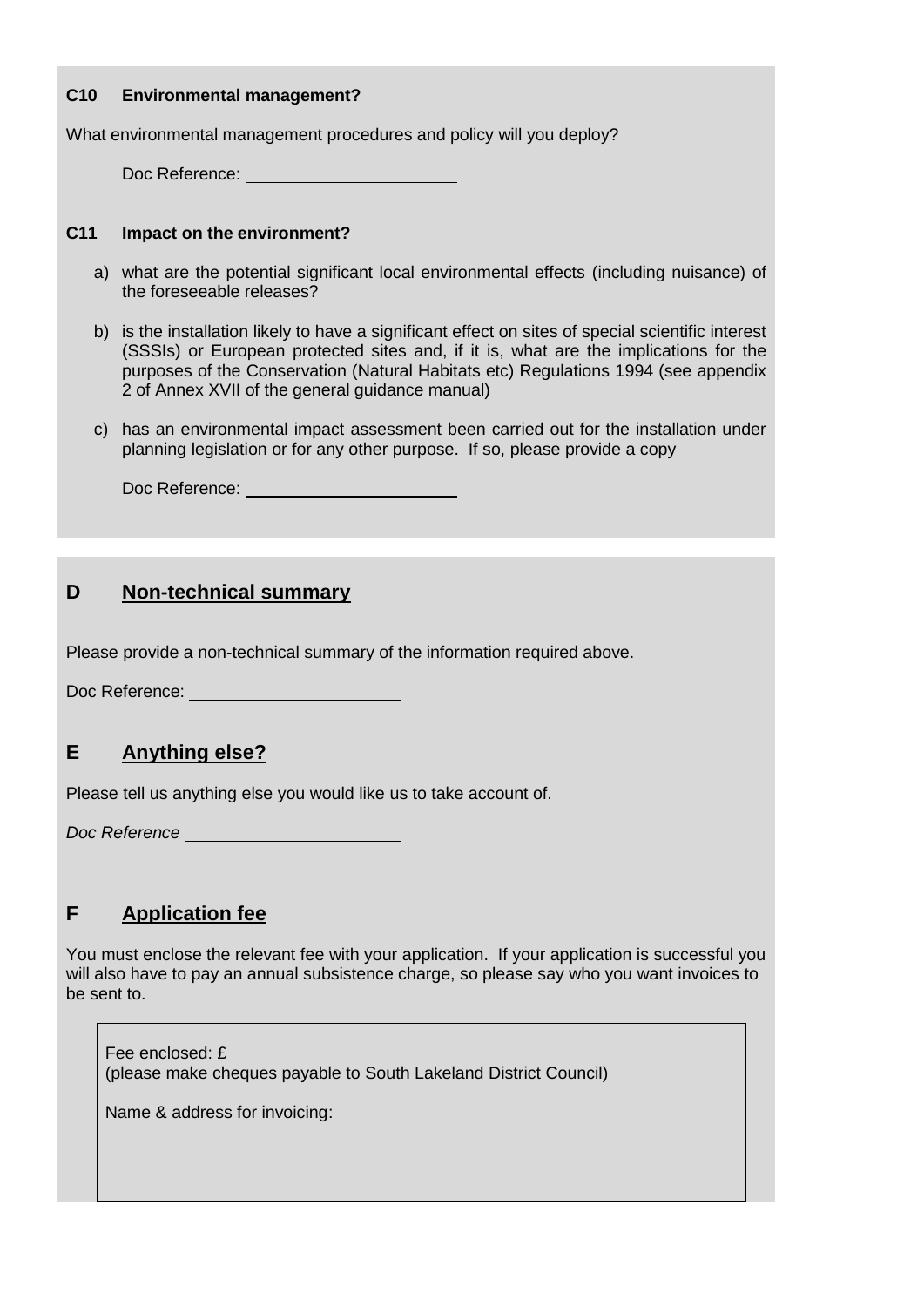# **G Protection of information**

### **G1 Any confidential or national security information in your application?**

If there is any information in your application you think should be kept off the public register for confidentiality or national security reasons, please say what and why. General guidance manual chapter 8 advises on what may be excluded. (*Don't include any national security information in your application. Send it, plus the omitted information, to the Secretary of State or Welsh Ministers who will decide what, if anything, can be made public.)*

Doc Reference

## **G2 Please note: data protection**

The information you give will be used by the Council to process your application. It will be placed on the relevant public register and used to monitor compliance with the permit conditions. We may also use and or disclose any of the information you give us in order to:

- consult with the public, public bodies and other organisations,
- carry out statistical analysis, research and development on environmental issues,
- provide public register information to enquirers,
- make sure you keep to the conditions of your permit and deal with any matters relating to your permit
- investigate possible breaches of environmental law and take any resulting action,
- prevent breaches of environmental law,
- offer you documents or services relating to environmental matters,
- respond to requests for information under the Freedom of Information Act 2000 and the Environmental Information Regulations 2004 (if the Data Protection Act allows)
- assess customer service satisfaction and improve our service.

We may pass on the information to agents/representatives who we ask to do any of these things on our behalf.

# **G3 Please note: it is an offence to provide false etc information**

It is an offence under regulation 38 of the EP Regulations, for the purpose of obtaining a permit (for yourself or anyone else), to:

- make a false statement which you know to be false or misleading in a material particular,
- recklessly make a statement which is false or misleading in a material particular
- intentionally to make a false entry in any record required to be kept under any environmental permit condition
- with intent to deceive, to forge or use a document issued or required for any purpose under any environmental permit condition.

If you make a false statement

- we may prosecute you, and
- if you are convicted, you are liable to a fine or imprisonment (or both).